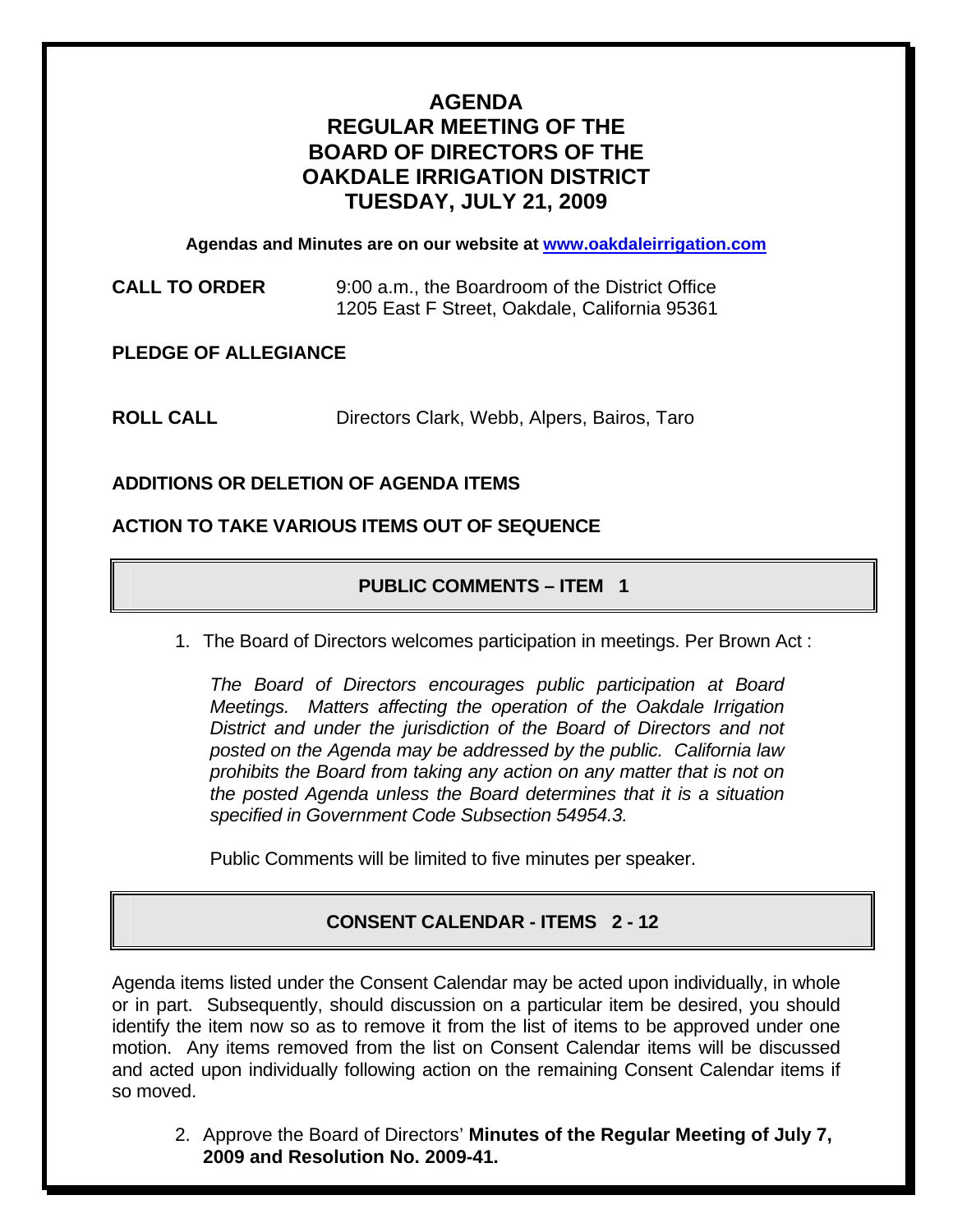- 3. Approve **Oakdale Irrigation District Statement of Obligations**
- 4. Approve the **Treasurer and Chief Financial Officer's Report for the month ending June 30, 2009**
- 5. Approve **Assignment of Capital Work Order Numbers**
- 6. Approve **Award of Bid for Centennial Jackets and Clothing**
- 7. Approve **Resolution Commending Steve Felte in Appreciation of Continuous Service from January 5, 1998 to July 31, 2009**
- 8. Approve **Professional Services Agreement with O'Laughlin & Paris, LLP**
- 9. Approve **General Services Agreements with Various Vendors and Contractors (Fagundes & Sons, Power Services, and Sierra Controls)**
- 10. Approve **Encroachment Agreement on the Lambuth Drain (APN: 002- 016-050 – McPhee)**
- 11. Approve **Amended Conditions to 2007 Letter of Agreement (APN: 002- 052-002 – Joslin)**
- 12. Approve **Resolutions and Contracts with Stanislaus and San Joaquin Counties for Placement of Delinquent Fixed Charges on the 2009/2010 Tax Rolls**

## **ACTION CALENDAR – ITEMS 13 – 16**

- 13. Review and take possible action on a **Change to Out-of-District Rates (APN: 207-140-008 – DaSilva)**
- 14. Review and take possible action to **Establish Fees for Drainage Discharge with Sconza Candy Company (APN: 063-028-024)**
- 15. Review and take possible action **Authorizing Award of Bid to Lowest Qualified Bidder for the South Main Canal & Tunnel Improvement Project**
- 16. Review and take possible action **Authorizing Award of Bid for Purchase of Mitigation Credits for the North Side Regulating Reservoir to Comply with the Terms and Conditions of the U.S. Fish and Wildlife Service Biological Opinion**

#### **DISCUSSION – ITEM 17 - 18**

17. Discussion/Presentation by Cheryl Bolin, Director of Parks and Recreation, on the City of Oakdale's progress made possible by the District's support of their